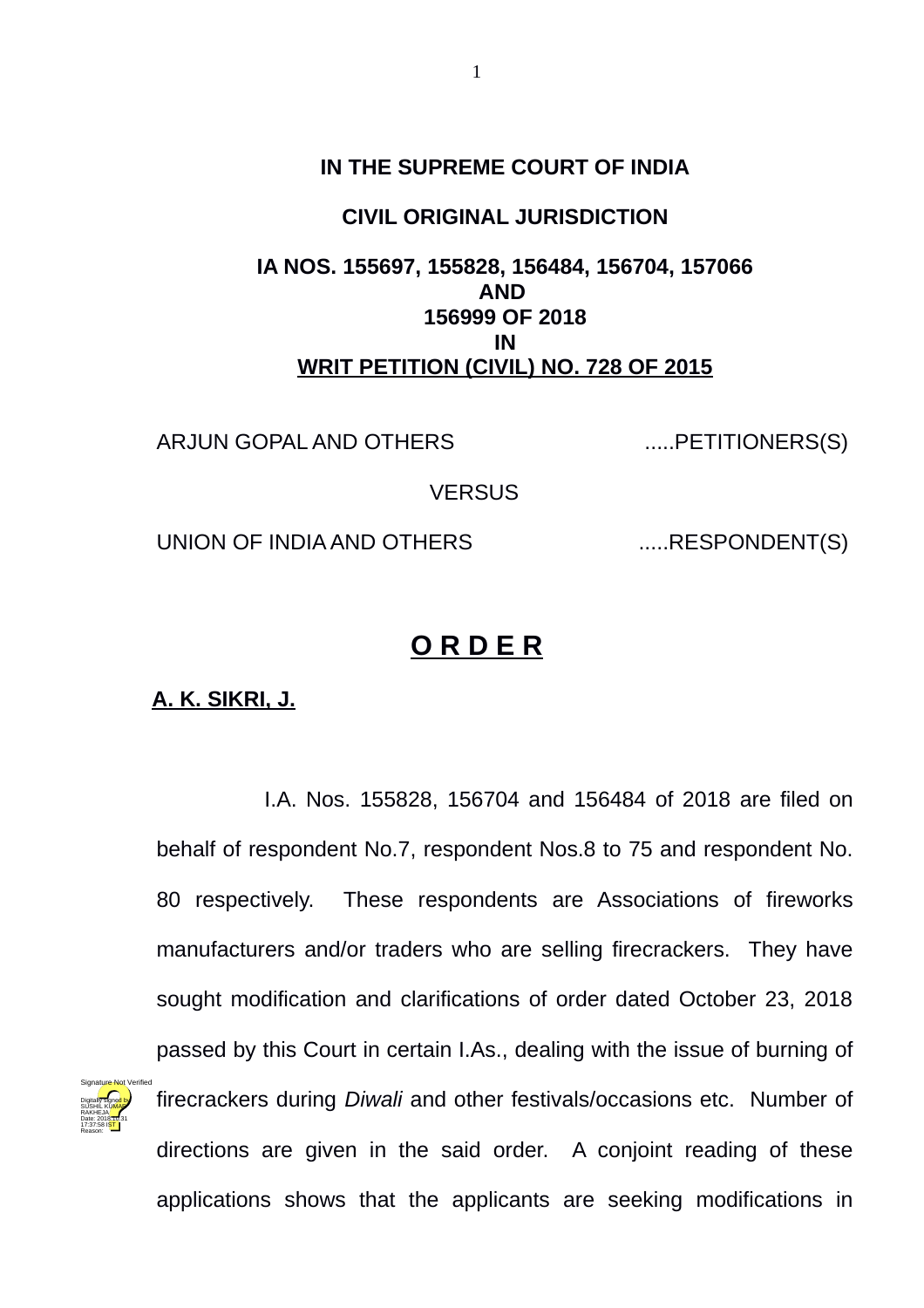respect of direction Nos. (i), (ii), (iii), (vi), (viii), (xiv) and (xv). After hearing the counsel for the parties, we are inclined to give following clarifications:

- (a) Henceforth, production of crackers with reduced emission (improved crackers and green crackers) is permitted, as already directed in order dated October 23, 2018. It would also mean that barium salts in the manufacture of firecrackers will not be used.
- (b) In direction No. (ii) where sale of crackers other than reduced emission is banned, it is clarified that this sale is banned in Delhi and NCR. Thus, direction No. (viii) would continue to operate. In other areas, the crackers which have already been produced would be allowed to be sold for this Diwali and other festivals and occasions.
- (c) Insofar as Direction No. (xiv) is concerned, in respect of Tamil Nadu and Union Territory of Puducherry and other Southern States are concerned, this Court has already modified the said direction vide order dated 30.10.2018. We further clarify that on the occasion of Gurpurab also, fireworks shall be allowed for one hour in the morning i.e. 4:00 a.m. to 5:00 a.m. and one hour in the evening i.e. 9:00 p.m. to 10:00 p.m.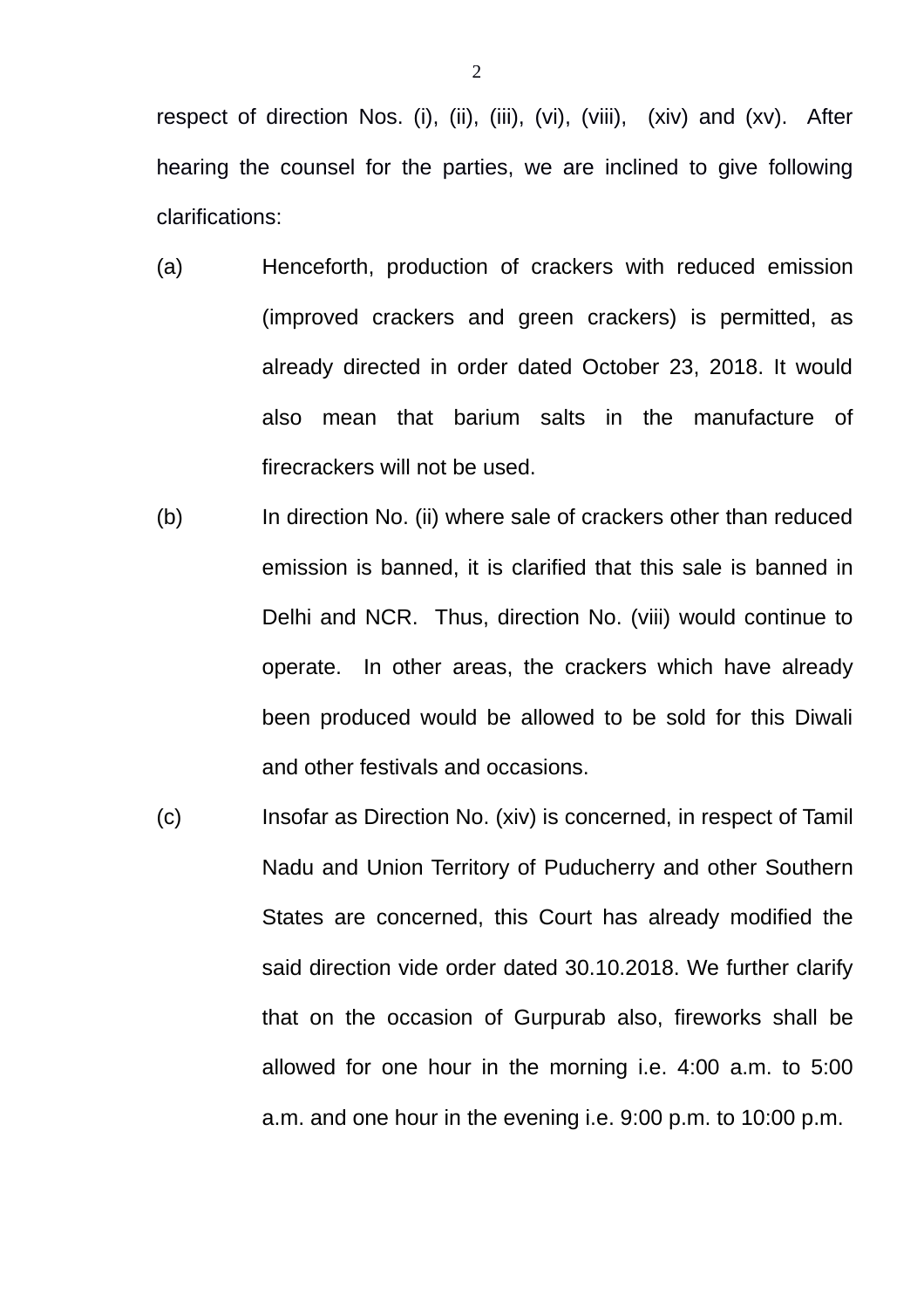- (2) It is also clarified that pan India directions pertain to:
- (a) Community fire cracking. Here, direction is to explore the feasibility of community fire works.
- (b) Duration within which fireworks can take place i.e. for two hours as contained in direction No. (xiv) and modified vide order dated October 30, 2018 as well as this order. This also is applicable throughout India.
- (c) Direction No. (xiii) which deals with extensive pubic awareness campaign also applies throughout India.
- (d) In addition, direction regarding production of crackers with reduced emission, restraining e-commerce websites for selling firecrackers, also applies throughout India.
- (e) Likewise, the aforesaid pan India directions will be enforced by the police authorities and, thus, direction No. (xvi) to police shall also be applicable throughout India.
- (f) Direction No. (xvii) which is regarding the effect of pollution of all categories is also applicable to all the States.

 We make it clear that apart from the above, no other modification is carried out in order dated October 23, 2018.

 Insofar as Barium salts in fireworks is concerned, which is banned as per direction No. (vi), the Petroleum and Explosives Safety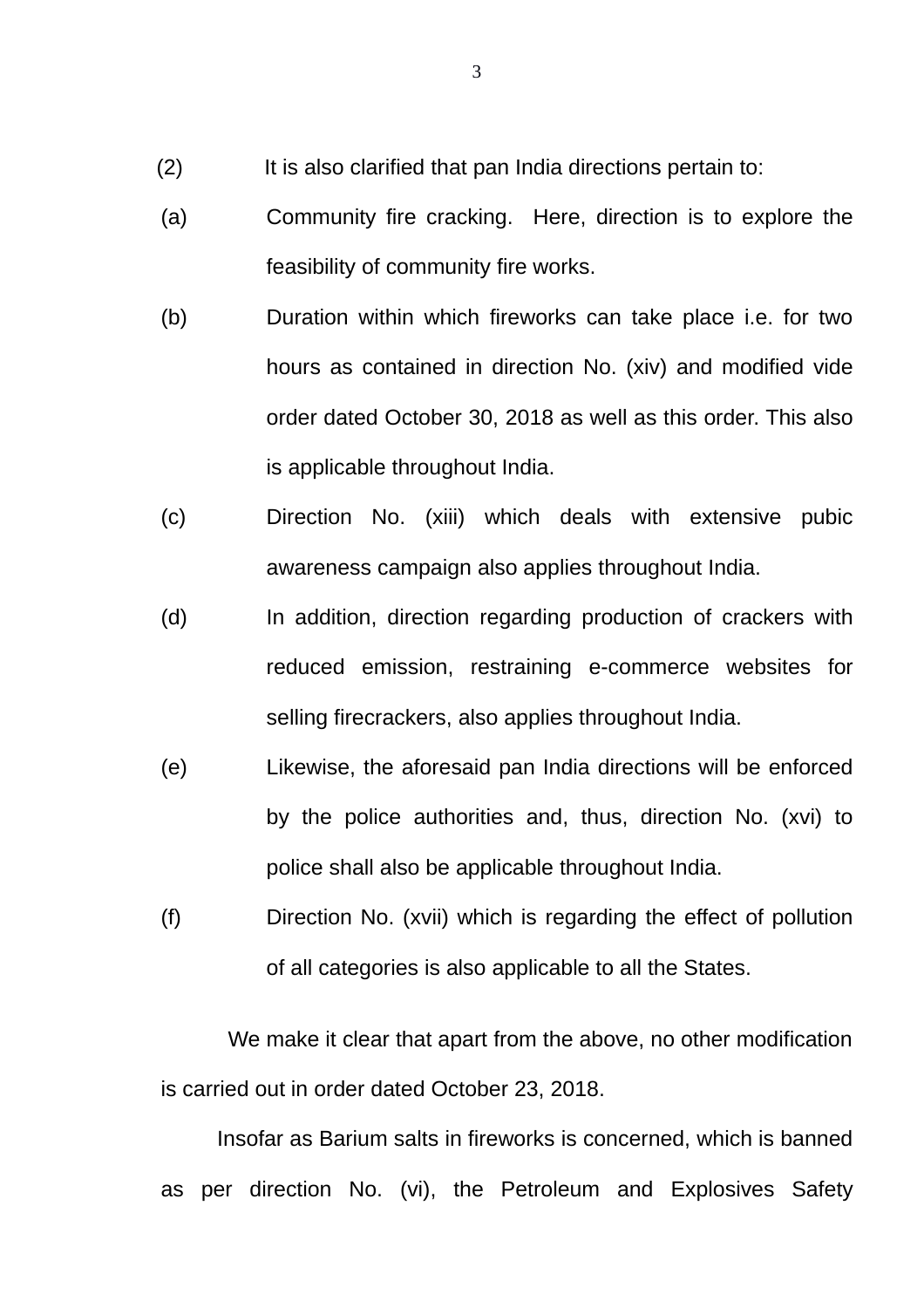Organization ("PESO") has filed an affidavit which is taken on record.

I.A. No. 157066 of 2018 for impleadment is allowed.

 In view of the orders passed in the aforesaid I.As., no further orders are necessary in I.A. No. 155697 of 2018 filed by the applicants/petitioners and I.A. No.156999 of 2018 filed by Mr. Balwinder Singh Bagga.

 The Interlocutory Applications stand disposed of as indicated above.

> **.............................................J (A.K. SIKRI)**

> **.............................................J. (ASHOK BHUSHAN)**

**NEW DELHI; OCTOBER 31, 2018.**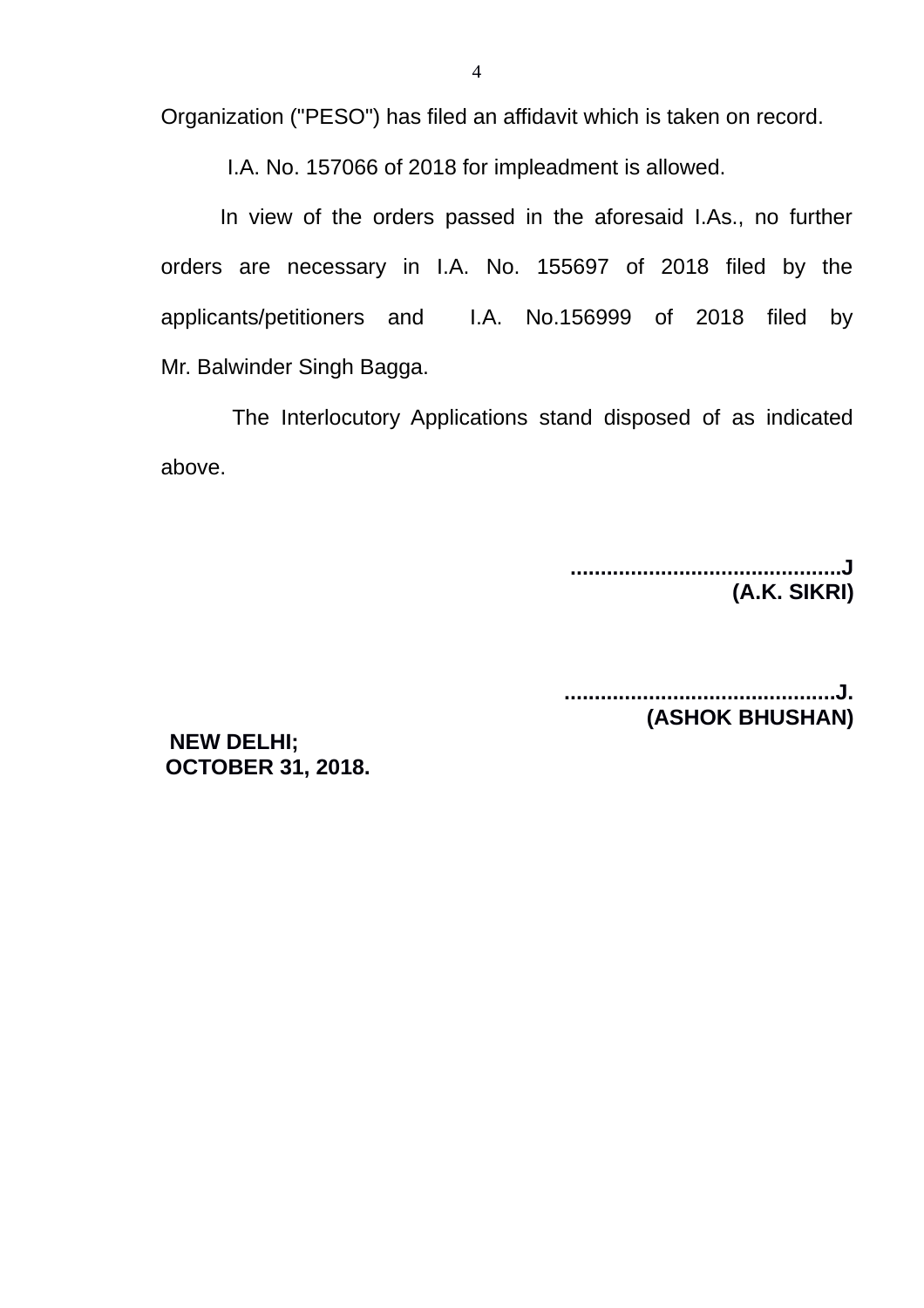**RECORD OF PROCEEDINGS Writ Petition(s)(Civil) No(s). 728/2015** ARJUN GOPAL & ORS.  **VERSUS** UNION OF INDIA & ORS. **(ONLY I.A. NO. 155697/2018 TO BE LISTED) Date : 31-10-2018 This petition was called on for hearing today. CORAM : HON'BLE MR. JUSTICE A.K. SIKRI HON'BLE MR. JUSTICE ASHOK BHUSHAN For Petitioner(s) Mr. Gopal Sankaranarayanan, Adv. Ms. Pooja Dhar, AOR Ms. Aishwarya Kane, Adv. Ms. Gayatri Verma, Adv. Ms. Astha Sharma, AOR For Respondent(s) M/S. Corporate Law Group, AOR Mr. B. Krishna Prasad, AOR Mrs. Sarla Chandra, AOR CPCB Mr. Vijay Panjwani, AOR State of T.N. Mr. Shekhar Naphade, Sr. Adv. Mr. B. Vinodh Kanna, AOR Mr. A. Sriram, Adv. Ms. Valarmathi S., Adv. NCT of Delhi Mr. Chirag M. Shroff, AOR Ms. Neha Sangwan, Adv. Ms. Joy Shree Barman, Adv. Mr. Rajiv Dutta, Sr. Adv. Mr. M. A. Chinnasamy, AOR Ms. C. Rubavathi, Adv. Mr. P. Raja Ram, Adv. Mr. K. Ethiraj, Adv. Mr. S. Peer Mohammad, Adv. Mr. V. Senthil Kumar, Adv.** 

**ITEM NO.12 COURT NO.4 SECTION PIL-W**

 **S U P R E M E C O U R T O F I N D I A**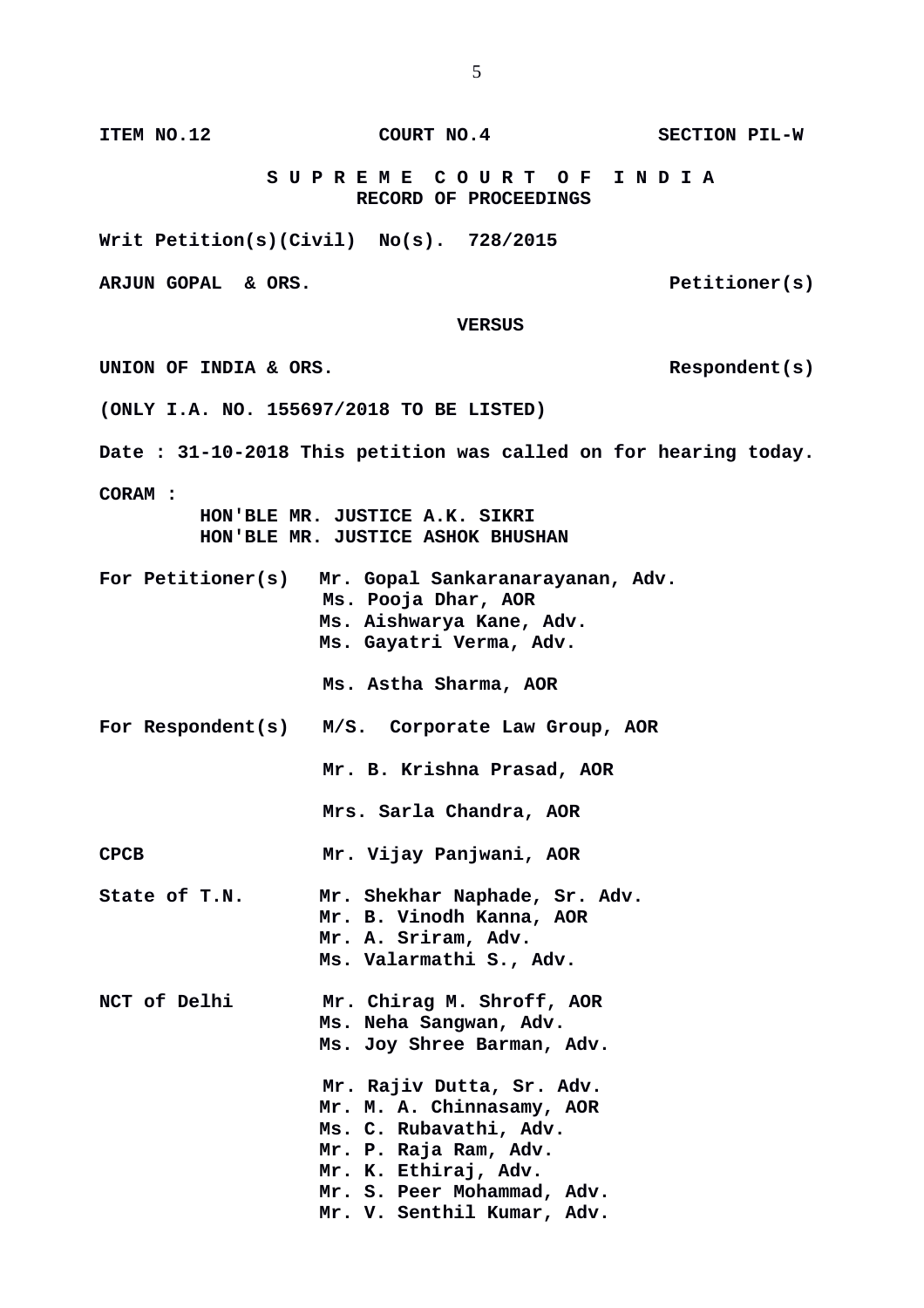|                    | Ms. Rohini Musa, AOR                                                                                                                                                                                                                                                                           |
|--------------------|------------------------------------------------------------------------------------------------------------------------------------------------------------------------------------------------------------------------------------------------------------------------------------------------|
|                    | Mrs. V. D. Khanna, AOR                                                                                                                                                                                                                                                                         |
|                    | Mr. Anish R. Shah, AOR                                                                                                                                                                                                                                                                         |
|                    | Mr. Ranjit Kumar, Sr. Adv.<br>Mr. Yoginder Handoo, AOR                                                                                                                                                                                                                                         |
|                    | Mr. Maninder Singh, Sr. Adv.<br>Mr. Sachin Mittal, Adv.<br>Mr. Sagar Kothari, Adv.<br>Mr. Gaurav Kumar, Adv.<br>Mr. Phool Kumar, Adv.<br>Mr. Yoginder Handoo, AOR                                                                                                                              |
|                    | Applicant-in-person, AOR                                                                                                                                                                                                                                                                       |
|                    | Ms. Garima Bajaj, AOR                                                                                                                                                                                                                                                                          |
|                    | Mr. Ashok Kumar Gupta II, AOR                                                                                                                                                                                                                                                                  |
|                    | Mr. Suvidutt M.S, AOR                                                                                                                                                                                                                                                                          |
|                    | Mr. Mohinder Jit Singh, AOR                                                                                                                                                                                                                                                                    |
|                    | Mr. S. K. Verma, AOR                                                                                                                                                                                                                                                                           |
|                    | Mr. Yugandhara Pawar Jha, AOR                                                                                                                                                                                                                                                                  |
|                    | Mr. Gurmeet Singh Makker, AOR                                                                                                                                                                                                                                                                  |
| <b>U.O.I./PESO</b> | Mr. Atma Ram N.S. Nadkarni, ASG<br>Mr. Ajit Kumar Sinha, Sr. Adv.<br>Ms. Kiran Bhardwaj, Adv.<br>Mr. Ritesh Kumar, Adv.<br>Mr. S. Wasim A. Qadri, Adv.<br>Mr. Arun Kumar Yadav, Adv.<br>Mr. Raj Bahadur, Adv.<br>Mr. Amit Sharma, Adv.<br>Mr. Arun Kumar Yadav, Adv.<br>Mrs. Anil Katiyar, AOR |
| <b>UP PCB</b>      | Mr. Pradeep Misra, Adv.<br>Mr. Daleep K. Dhyani, Adv.                                                                                                                                                                                                                                          |
|                    | Mr. Bijender Singh Choudhry, Adv.<br>Mr. Hitesh Kumar Sharma, Adv.<br>Mr. S.K. Rajora, Adv.                                                                                                                                                                                                    |
| State of Haryana   | Mr. Anil Grover, Adv.<br>Mr. Shivam Kumar, Adv.                                                                                                                                                                                                                                                |

6